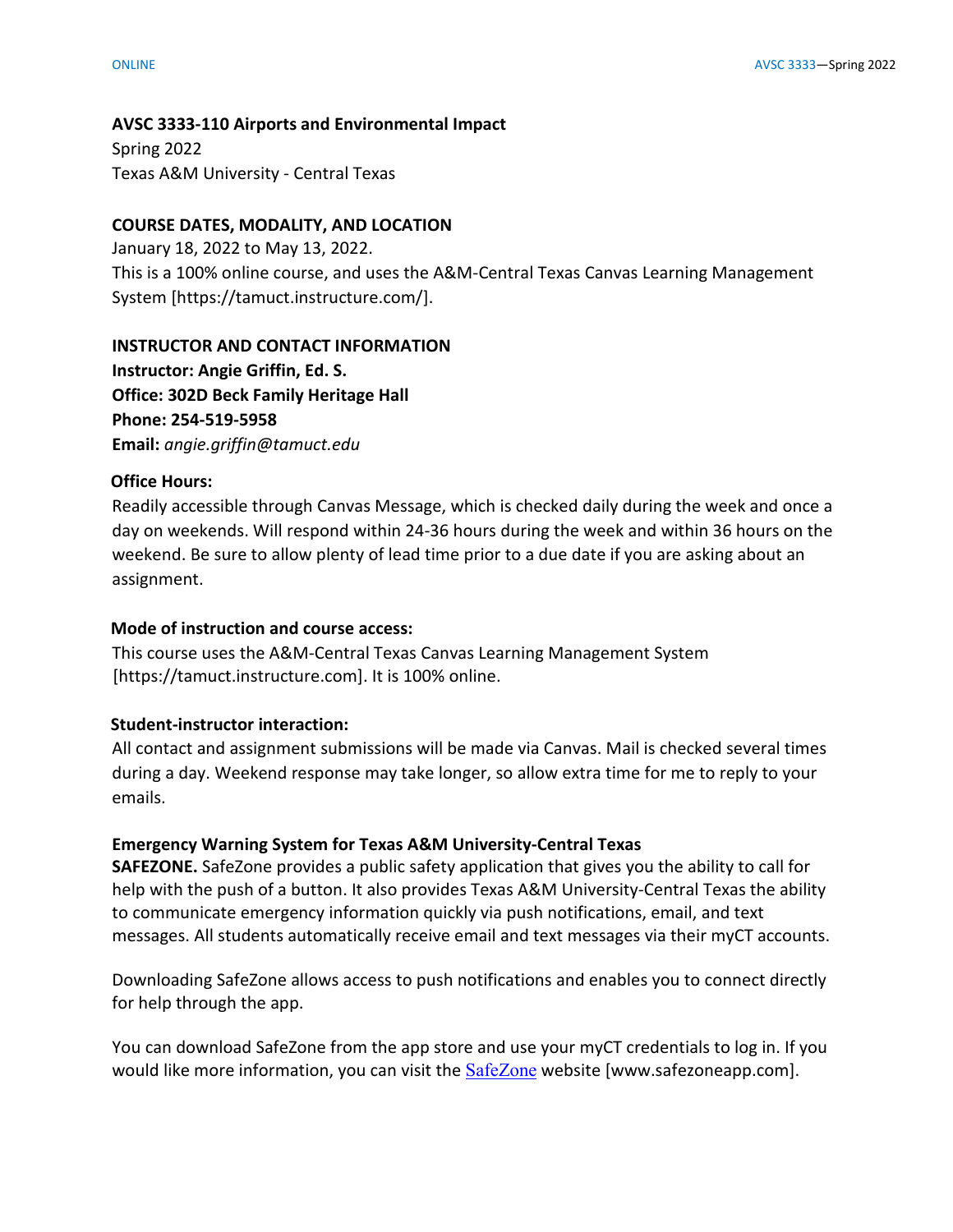To register SafeZone on your phone, please follow these 3 easy steps*:*

- Download the SafeZone App from your phone store using the link below:
	- [iPhone/iPad:](https://nam04.safelinks.protection.outlook.com/?url=https%3A%2F%2Fapps.apple.com%2Fapp%2Fsafezone%2Fid533054756&data=04%7C01%7Ccarson.pearce%40tamuct.edu%7C36042fab4fc7434c090008d9c3cb353b%7C9eed4e3000f744849ff193ad8005acec%7C0%7C0%7C637756100428183868%7CUnknown%7CTWFpbGZsb3d8eyJWIjoiMC4wLjAwMDAiLCJQIjoiV2luMzIiLCJBTiI6Ik1haWwiLCJXVCI6Mn0%3D%7C3000&sdata=vPQVTvekmuTQkNF6pF73JFVExrbMKfheHZ%2BjyIbHOvY%3D&reserved=0) [https://apps.apple.com/app/safezone/id533054756]
	- **[Android Phone / Tablet](https://nam04.safelinks.protection.outlook.com/?url=https%3A%2F%2Fplay.google.com%2Fstore%2Fapps%2Fdetails%3Fid%3Dcom.criticalarc.safezoneapp&data=04%7C01%7Ccarson.pearce%40tamuct.edu%7C36042fab4fc7434c090008d9c3cb353b%7C9eed4e3000f744849ff193ad8005acec%7C0%7C0%7C637756100428183868%7CUnknown%7CTWFpbGZsb3d8eyJWIjoiMC4wLjAwMDAiLCJQIjoiV2luMzIiLCJBTiI6Ik1haWwiLCJXVCI6Mn0%3D%7C3000&sdata=HL5WG7P5ZCWthKyES6ag8naBQllFHtelfPV4m6jfPYg%3D&reserved=0)** [https://play.google.com/store/apps/details?id=com.criticalarc.saf ezoneapp]
- Launch the app and enter your myCT email address (e.g. [{name}@tamuct.edu\)](mailto:%7bname%7d@tamuct.edu)
- Complete your profile and accept the terms of service

## **COURSE INFORMATION**

## **Course Overview and description:**

Emphasis will be placed on the importance of environmental concerns in modern airports and their impact on the surrounding communities and ecosystems. Course will review FAA advisory circular topics including sustainability, solar alternative energy, environmental hazards and prevention of mishaps.

## **Course Objectives:**

Gain an in-depth understanding of the environmental impacts of airport and the manner by which airports ensure sustainability, with emphasis on the triple-bottom line and EONS:

# **Student Learning Outcomes (SLO's):**

- 1. Describe the balance between airports and the surrounding ecosystem.
- 2. Develop and justify a plan for involvement with the local community. Include a

description of and plan for proactive communication.

- 3. Periodically select an FAA AC related to environmental issues for presentation and class discussion.
- 4. Research and collect data from an existing airport related to environmental issues.
- 5. Analyze the data and develop a plan which incorporates environmental ecosystem improvement while maintaining business sustainability.

# **Competency Goals Statements (certification or standards)**

The course will be considered successfully completed when the student has demonstrated, through posted written assignments and exams that they have developed an increased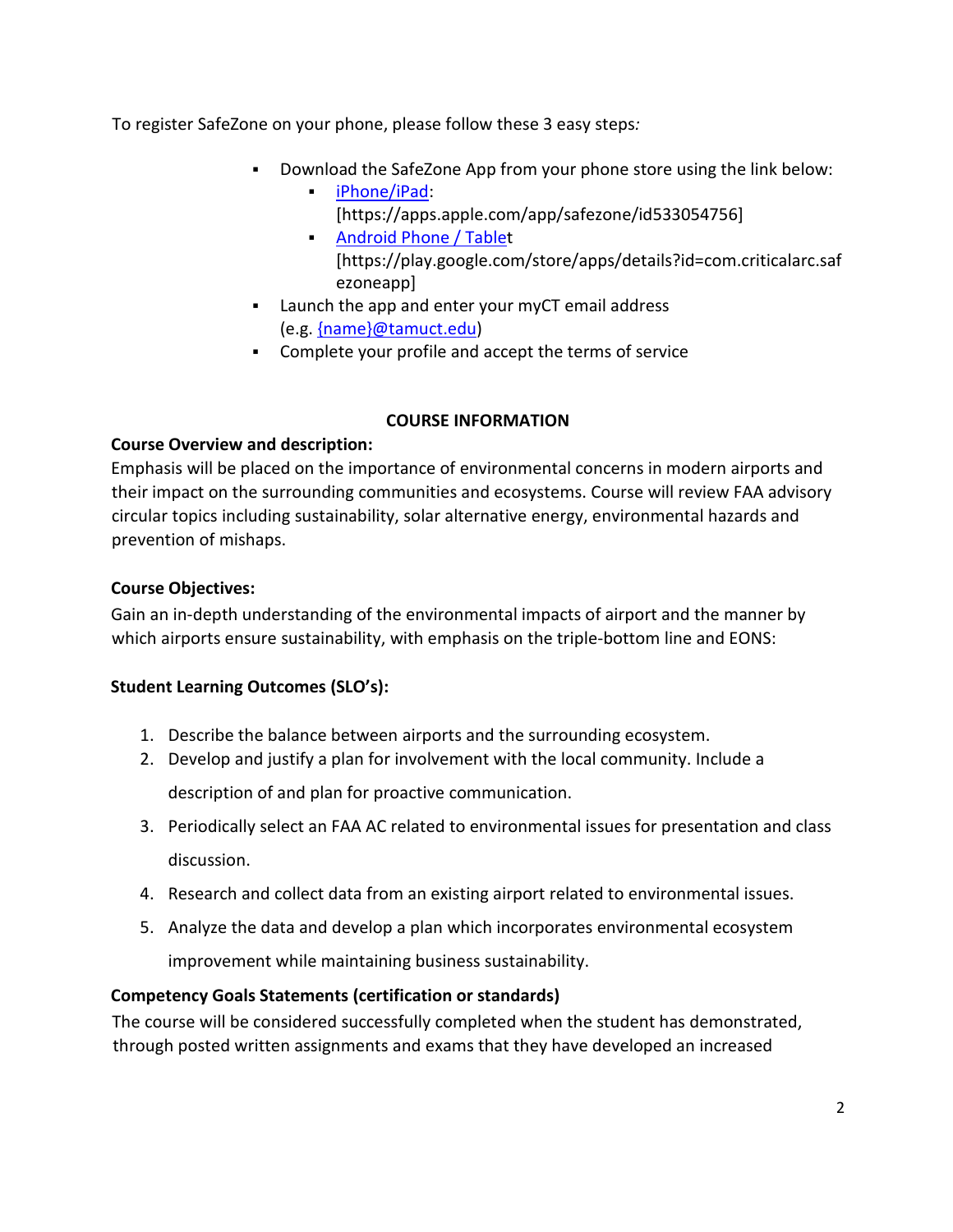knowledge of the major environmental issues associated with airports and their associated operations.

## **Required Reading and Textbook(s):**

*Materials to be made available within the course include*:

- Guidebook for Incorporating Sustainability into Traditional Airport Projects, Airport Cooperative Research Program (ACRP) Report 80
- Airport Sustainability Practices—Drivers and Outcomes for Small Commercial and General Aviation Airports, Airport Cooperative Research Program (ACRP) Synthesis 69
- Federal Aviation Administration (FAA), AC 150/5050-8, Environmental Management Systems for Airport Sponsors, FAA, Washington, D.C., 2007.
- Thomson, B. and E. Delaney, ACRP Synthesis 53: Outcomes of Green Initiatives: Large Airport Experience, Transportation Research Board of the National Academies, Washington, D.C., 2014 [Online]. Available: [http://onlinepubs.trb.org/onlinepubs/acrp/acrp\\_syn\\_053.pdf.](http://onlinepubs.trb.org/onlinepubs/acrp/acrp_syn_053.pdf)
- 150/5200-33B Hazardous Wildlife Attractants On or Near Airports

*Manual to be obtained by the student:* 

• *American Psychological Association Publication Manual, 7th Edition*

## **COURSE REQUIREMENTS/SPECIFICATIONS**

**Weekly Discussion Post:** – There will be one weekly discussion post to be submitted over topics presented by instructor. **Check in daily for instructor notes, updates and the posting of audio/video topics**. Posts will be graded for writing ability and original content. *Required two main paragraphs for your post, with a minimum of two hundred words. A minimum of 100 words in your well composed paragraph response to each of two classmate's post.* 

#### **AVSC 3333 Discussion Post Rubric**

| <b>Points</b>          | 10                |                    | 3               |             |
|------------------------|-------------------|--------------------|-----------------|-------------|
| <b>Quality of Post</b> | Appropriate       | Appropriate        | Responds, with  | No posting. |
|                        | comments; is      | comments and       | minimum effort. |             |
|                        | thoughtful,       | responds           | Does not follow |             |
|                        | reflective, and   | respectfully to    | APA format.     |             |
|                        | respectful of     | other's postings.  | Many errors in  |             |
|                        | other's postings. | <b>Follows APA</b> | both mechanics  |             |
|                        | Proper citing of  | format with few    | and sentence    |             |
|                        | references and    | errors but         | structure. Very |             |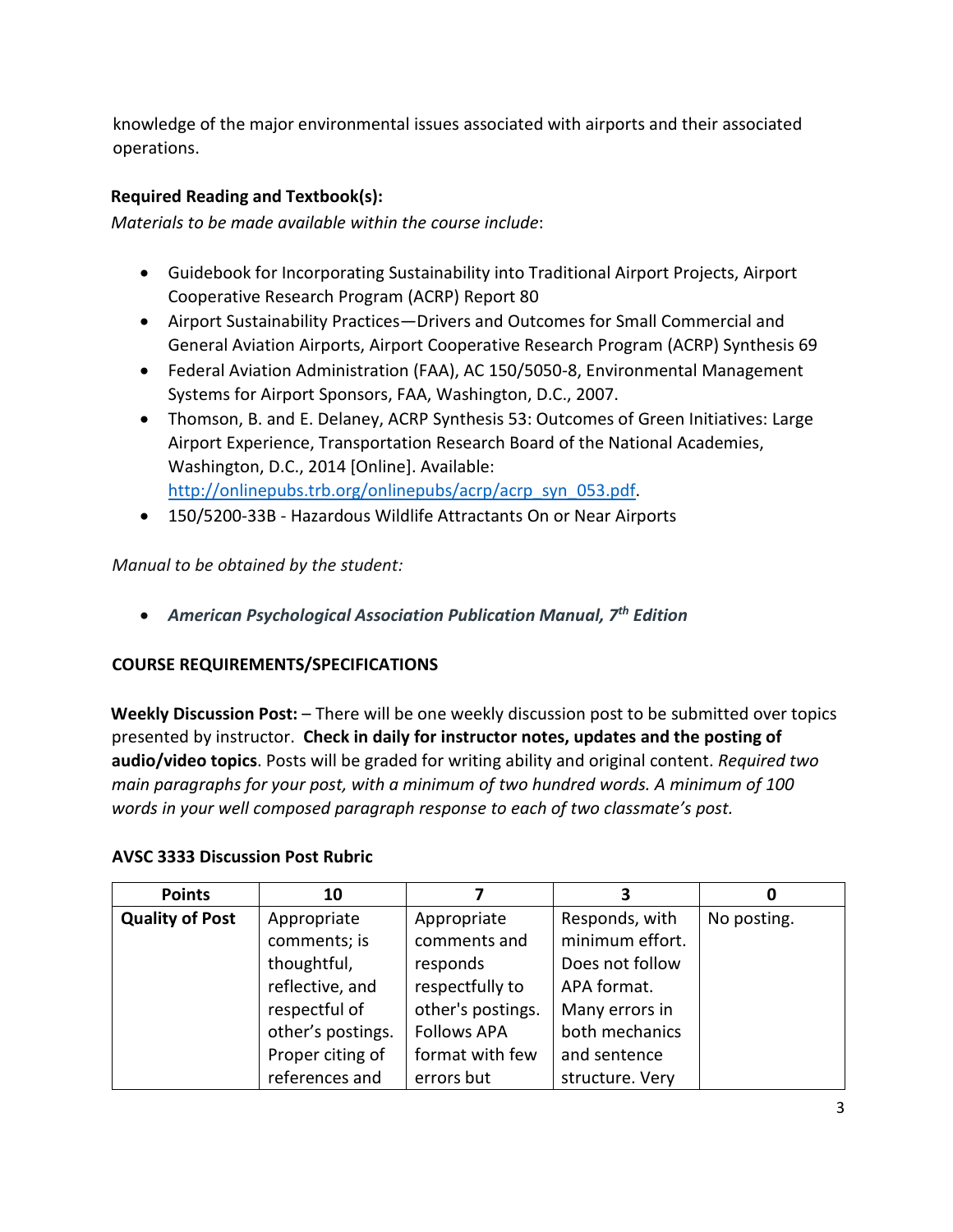|                        | APA style;        | sentence             | poorly written.   |                 |
|------------------------|-------------------|----------------------|-------------------|-----------------|
|                        |                   | structure could      | Needs major       |                 |
|                        | proper            |                      | overhaul. Posts   |                 |
|                        | punctuation,      | be improved.         |                   |                 |
|                        | sentence          | <b>Editing would</b> | are less than 200 |                 |
|                        | structure and     | improve the          | words and         |                 |
|                        | spelling. No      | assignment.          | responses are     |                 |
|                        | editing or        |                      | less than 100     |                 |
|                        | revisions         |                      | words to          |                 |
|                        | required.         |                      | classmates.       |                 |
| <b>Relevance of</b>    | Posts positions   | Begins to            | Posts positions   | No posting.     |
| Post                   | related to        | address areas        | which do not      |                 |
|                        | discussion topic; | that are             | relate to the     |                 |
|                        | prompts further   | somewhat             | discussion        |                 |
|                        | discussion of     | related to the       | content; makes    |                 |
|                        | topic. Takes      | discussion           | short or          |                 |
|                        | clear position    | content.             | irrelevant        |                 |
|                        | that captures     | Position, and        | remarks. Off-     |                 |
|                        | the issue.        | argument for         | topic.            |                 |
|                        | Supports          | that position is     |                   |                 |
|                        | position with     | plausible, but       |                   |                 |
|                        | well-articulated  | not totally clear.   |                   |                 |
|                        | arguments.        |                      |                   |                 |
| <b>Contribution to</b> | Aware of needs    | Attempts to          | Does not make     | No feedback     |
| the Learning           | of community;     | direct the           | effort to         | provided to     |
| <b>Community</b>       | attempts to       | discussion and       | participate in    | fellow student. |
|                        | motivate the      | to present           | the learning      |                 |
|                        | group             | relevant             | community with    |                 |
|                        | discussion;       | viewpoints.          | relevancy;        |                 |
|                        | presents          | Concepts             | position,         |                 |
|                        | creative          | integrate            | concepts, and     |                 |
|                        | approaches to     | partially, but not   | responses are     |                 |
|                        | topic.            | completely.          | vague.            |                 |

**Module essays** – Students will prepare and submit an essay each week which will consist of answering 2-5 questions in paragraph form. Please use APA formatting. All essays are to adhere to APA style (7<sup>th</sup> Edition) formatting, with page numbers, section headings, and proper citation of references. **Do NOT plagiarize**. Use quotes sparingly. There will likely be an in-text citation after each paragraph (either due to paraphrase or quotes). (See Rubric below.)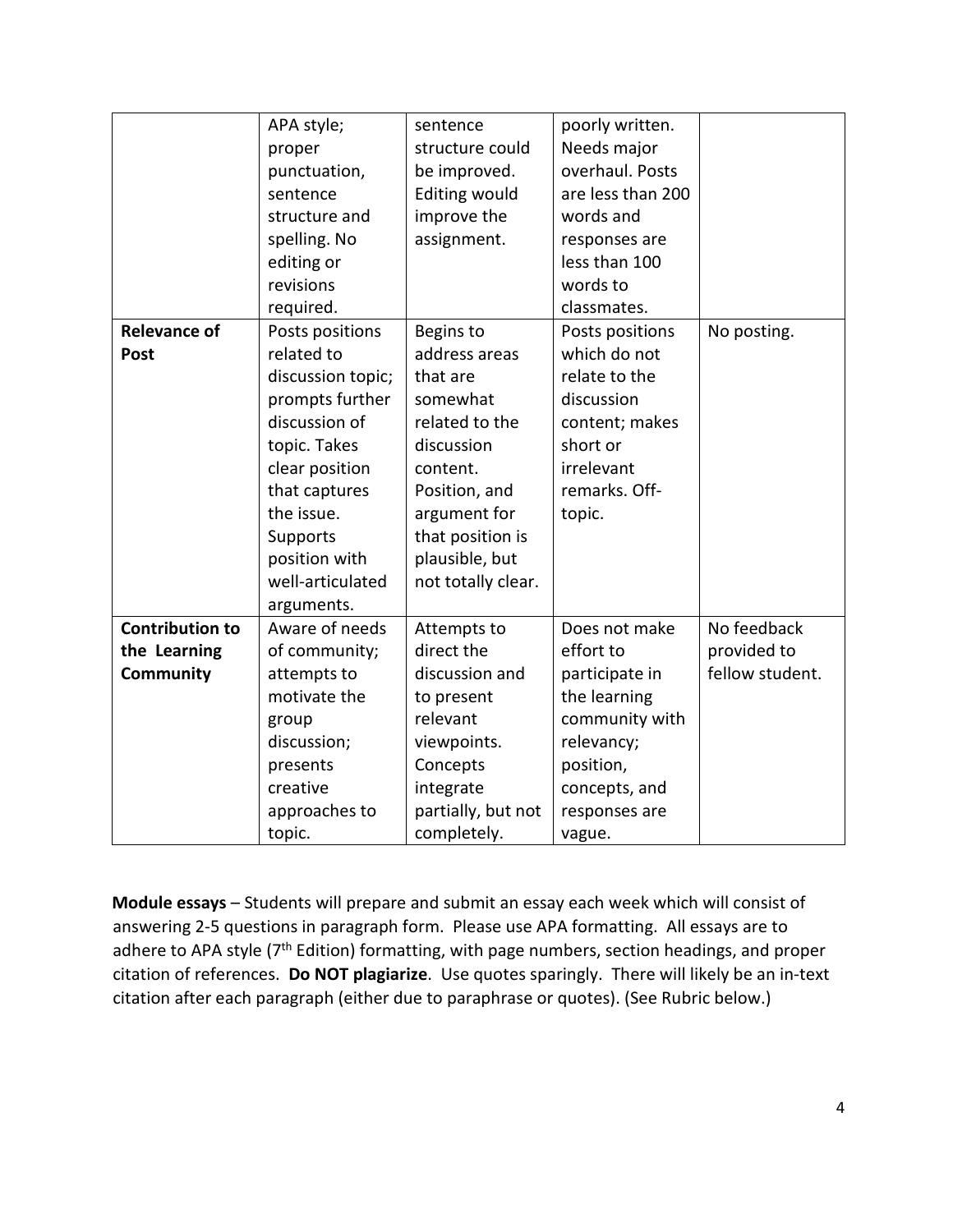## **AVSC 3333 Module Essay/Term Paper Rubric**

| <b>Points</b>          | 10                 | $\overline{7}$       | 3                     | $\mathbf 0$     |
|------------------------|--------------------|----------------------|-----------------------|-----------------|
| <b>Quality of Case</b> | Full use of APA    | Partial use of       | Does not follow       | No paper.       |
| <b>Research</b>        | formatting,        | APA formatting       | <b>APA formatting</b> |                 |
|                        | Clearly            | with some detail     | criteria. Many        |                 |
|                        | communicated,      | and some             | errors in both        |                 |
|                        | thoughtful detail  | support              | mechanics and         |                 |
|                        | and points.        | material.            | sentence              |                 |
|                        | Proper citation    | Sentence             | structure. Very       |                 |
|                        | and attribution.   | structure could      | poorly written.       |                 |
|                        | Proper             | be improved.         | Needs major           |                 |
|                        | punctuation,       | <b>Editing would</b> | overhaul. Does        |                 |
|                        | sentence           | improve the          | not meet              |                 |
|                        | structure and      | assignment.          | required page         |                 |
|                        | spelling. No       |                      | count or format       |                 |
|                        | editing or         |                      | guidelines.           |                 |
|                        | revisions          |                      |                       |                 |
|                        | required.          |                      |                       |                 |
| <b>Relevance of</b>    | Submitted case     | Submitted case       | Submitted case        | No paper.       |
| <b>Case Research</b>   | materials and      | materials and        | materials and         | If a paper is   |
| <b>Conclusions</b>     | narrative shows    | narrative are        | narrative shows       | late, the grade |
|                        | logical linkage to | somewhat             | little to no          | will be reduced |
|                        | the topic.         | linked to the        | linkage to the        | per the posted  |
|                        | Captures the       | research paper       | research topic.       | research paper  |
|                        | issue. Supports    | topic. Position,     | Unclear               | guidelines in   |
|                        | positions with     | and argument         | direction and         | the course.     |
|                        | well-articulated   | for that position    | conclusion.           |                 |
|                        | insights.          | is plausible, but    |                       |                 |
|                        |                    | not totally clear.   |                       |                 |

**Module quizzes** – Students will complete a quiz on chapter material each week.

**Term Paper** – Students are required to write a term paper on an airport/environmental topic of their choosing. The topic MUST be approved by the instructor in advance. *(See Term Paper rubric above.)*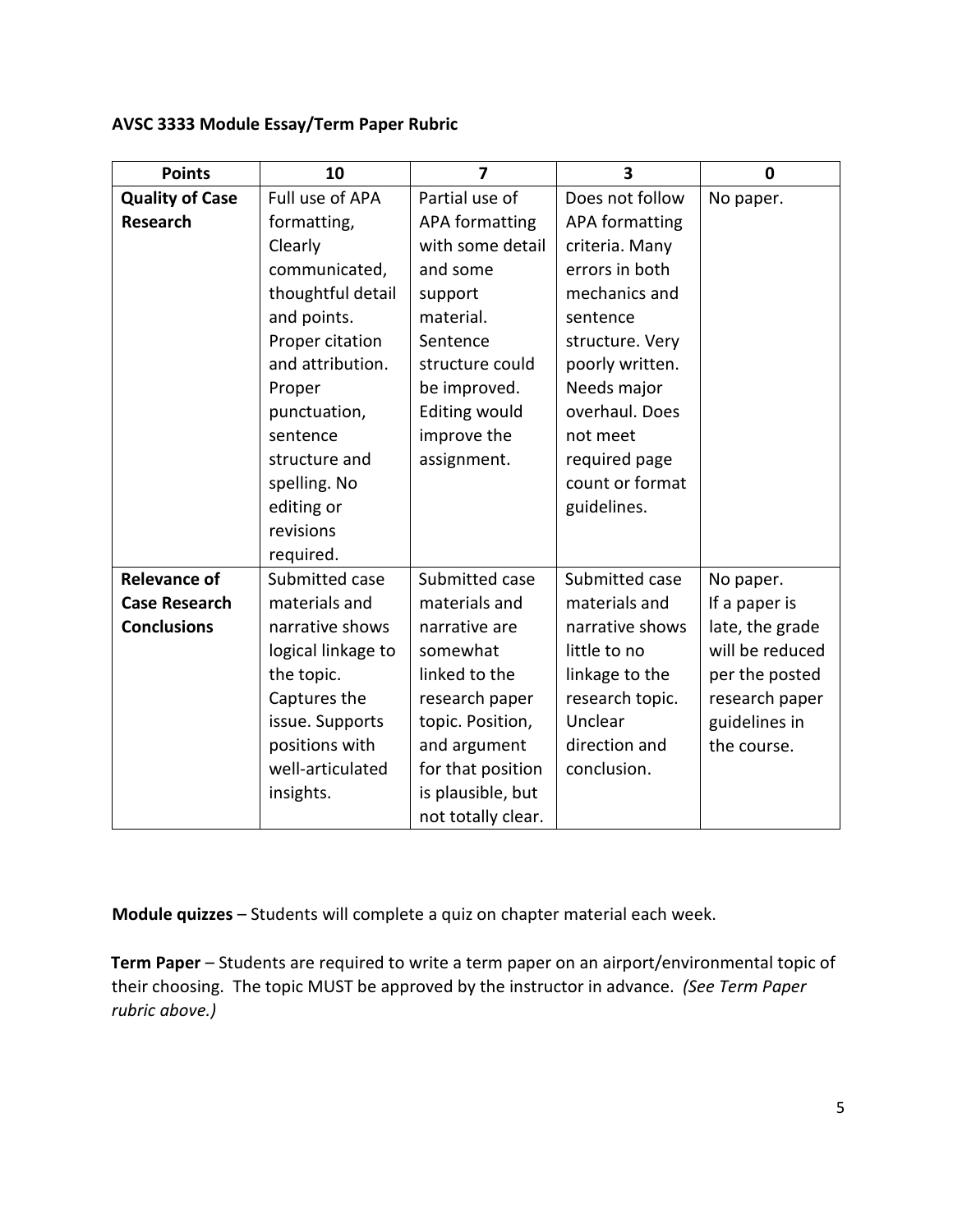## **Requirements**:

- 10 pages minimum (not including title page, abstract, references and appendices) Double-space. Full APA format  $(7<sup>th</sup> Edition)$  with page numbers and section headings.
- Well-developed topic, with introduction, literature review, findings, and conclusion.
- Must have at least three high-quality, scholarly references.

## **Student Video Bio**:

Students will record a 1-2 minute video bio introducing themselves to the class. Tell us about your background, your interests, hobbies, and what brought you to this course. Using your webcam and computer microphone is sufficient for this assignment.

## **Grading Criteria Rubric and Conversion**

| Student Video Bio (100 points):              | 10%             |
|----------------------------------------------|-----------------|
| Weekly Module Discussions (100 points each): | 20% (SLO's 1-5) |
| Module essays (100 points each):             | 20% (SLO's 1-5) |
| Module quizzes (100 points each):            | 20% (SLO's 1-5) |
| Term Research Paper (100 points):            | 30% (SLO's 1-5) |

## **Posting of Grades:**

- *All student grades should be posted using the Canvas Grade book and students should monitor their grade status through this tool.*
- *The instructor will return projects as soon as possible.*

#### **Grading scheme**

- A 4.00 (90 +) Achievement that is outstanding relative to the level necessary to meet course requirements.
- B 3.00 (80-89%) Achievement that is significantly above the level necessary to meet course requirements.
- C 2.00 (70–79%) Achievement that meets the course requirements in every respect.
- D 1.00 (60–69%) Achievement that is worthy of credit even though it fails to meet fully course requirements.
- F 0.00 (<60%) Represents failure and signifies that the work was either (1) completed but at a level of achievement that is not worthy of credit or (2) was not completed and there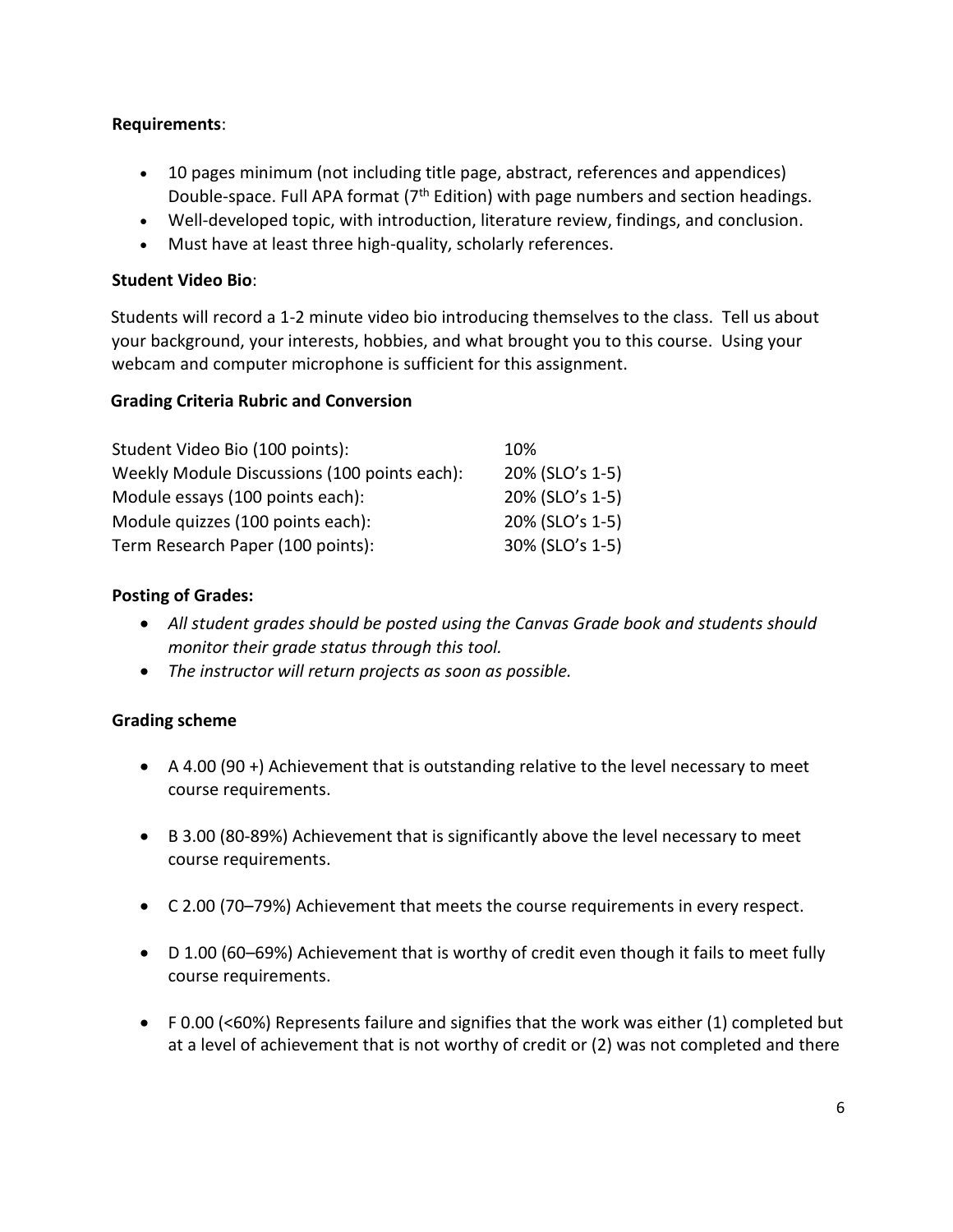was no agreement between the instructor and the student that the student would be awarded an "I" (incomplete).

• "I" (Incomplete). The "I" shall be assigned at the discretion of the instructor when, due to extraordinary circumstances, the student was prevented from completing the work of the course on time. The assignment of an "I" requires a written agreement between the instructor and student specifying the time and manner in which the student will complete the course requirements. In no event may any such written agreement allow a period of longer than one year to complete the course requirements. For graduate and professional students, an "I" is to remain on the transcript until changed by the instructor or department. For all other students, work to make up an "I" must be submitted within one year of the last day of final examinations of the term in which the "I" was given; if not submitted by that time, then the "I" will automatically change to an F. To obtain an incomplete you must have been doing passing work in the course.

**Suggested Course Materials:** Publication Manual of American Psychological Association (7th Ed.). American Psychological Association. ISBN 1433805618. It is highly advisable that that you keep this text following the course, as APA citations are the required citation method

**VIDEO LINKS:** There are posted video links throughout your weekly course modules. They correspond both directly and indirectly with the readings in your textbook and will bring to life the many aspects of aviation security.

## **GRADING POLICIES**

**Individual Performance:** It is vital that you are active in the course and complete all work in a professional fashion. One of the biggest issues with student success in online courses is simply not submitting work on time. You are expected to read the chapters as assigned in the syllabus as well as read or view any supplemental resources that may be found in the Module content folders for that period.

**Quality Work:** All work submitted for grading shall be of upper level quality: Depth of analysis, grammatical structure, etc. **Your work will be checked for plagiarism using online plagiarism assessment programs. Plagiarism will not be tolerated**.

**Identifying Submissions:** Submissions must clearly identify the student, course, and the title of the assignment (Last Name, Course Name, and Assignment) or (Smith\_GBK301\_Essay1).

**Written Assignment Requirements:** Submissions will be in accordance with The Publication Manual of the American Psychological Association, 7th Ed. *All written work must be submitted utilizing Microsoft Word in either a .doc or .docx format.* **Students whose assignment includes**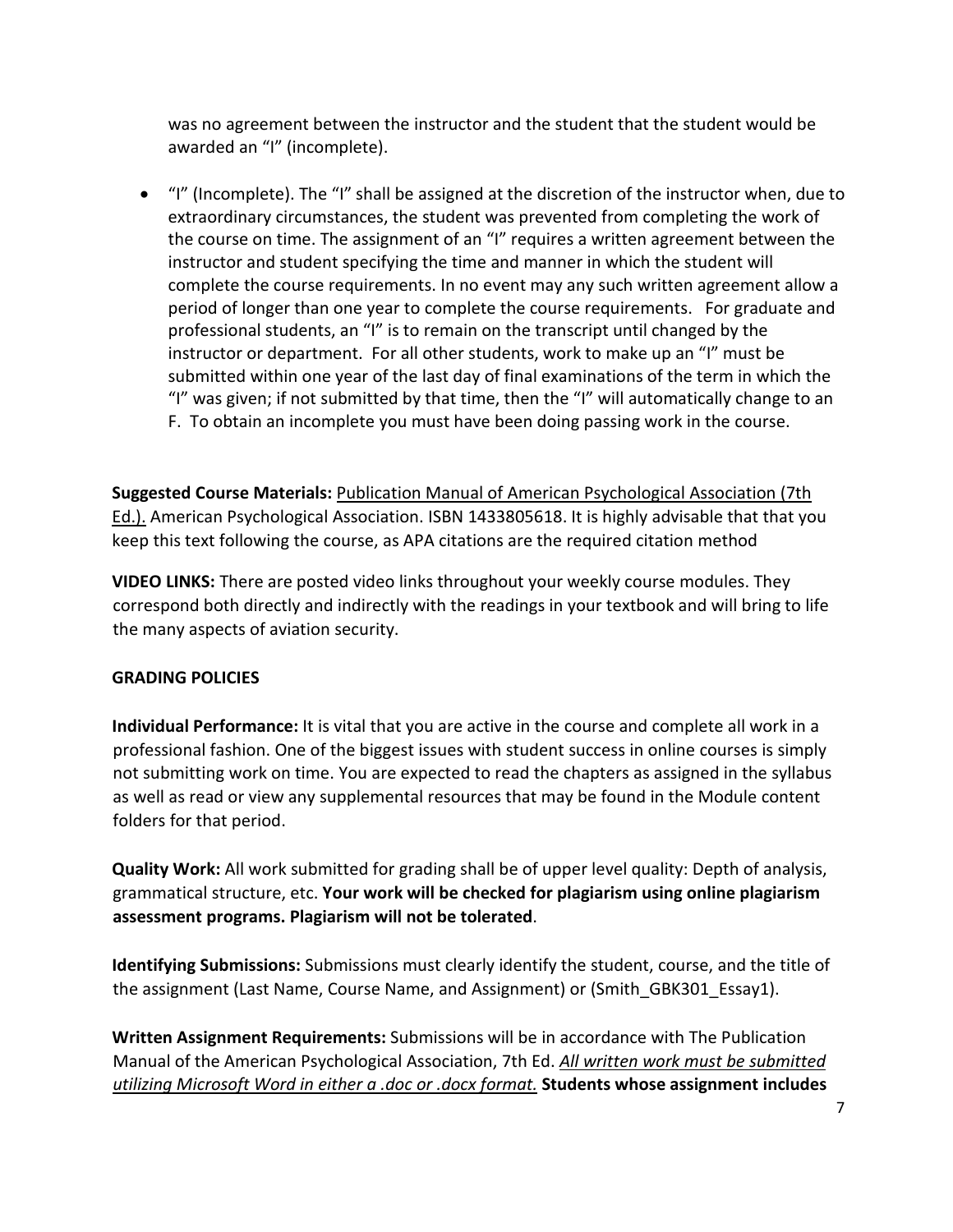**plagiarism will receive a 0 on the assignment and possible referral to Student Affairs**. However, I reserve the right to reduce the penalty if I believe plagiarism was unintentional or very minor in impact.

**Due Dates and Late Submissions:** The assignment instructions and deadlines are clearly laid out in the syllabus. Your assignments are fairly involved, so please stay ahead and stay engaged with the material. As such, it is expected that all work will be submitted on time, as timeliness is an important aspect of professional communications and behavior. If you encounter an issue, please let me know as soon as possible. *Ask for an extension as soon as you see you may need one***.** It is much easier to discuss issues before due dates rather than after. Late work is not accepted.

**Changes to Syllabus:** This syllabus serves as an instructional and study planning document. Although every effort will be made to maintain the schedule and activities presented herein, it may become necessary during the course of the semester to make changes to the syllabus. In such events, changes will be announced and students will receive written notice as soon as possible.

## **COURSE OUTLINE AND CALENDAR**

The course is a 16 week course. Each week will have a corresponding module. Please see Canvas for assignment due dates.

## *Unit 1: Overview*

## **Module 1: January 18-23: Introduction to Course, Canvas, Instructor, And**

## **Syllabus**

- Student Video Bio
- Quiz

## **Module 2: January 24-30: Introduction to Airport Sustainability**

- *Read Chapter 1: What is Sustainability? (Guidebook for Incorporating Sustainability into Traditional Airport Projects, Airport Cooperative Research Program (ACRP) Report 80*
- *Quiz*
- *Discussion*

# *Unit 2: Environmental Regulations, Compliance, Enforcement, EMS*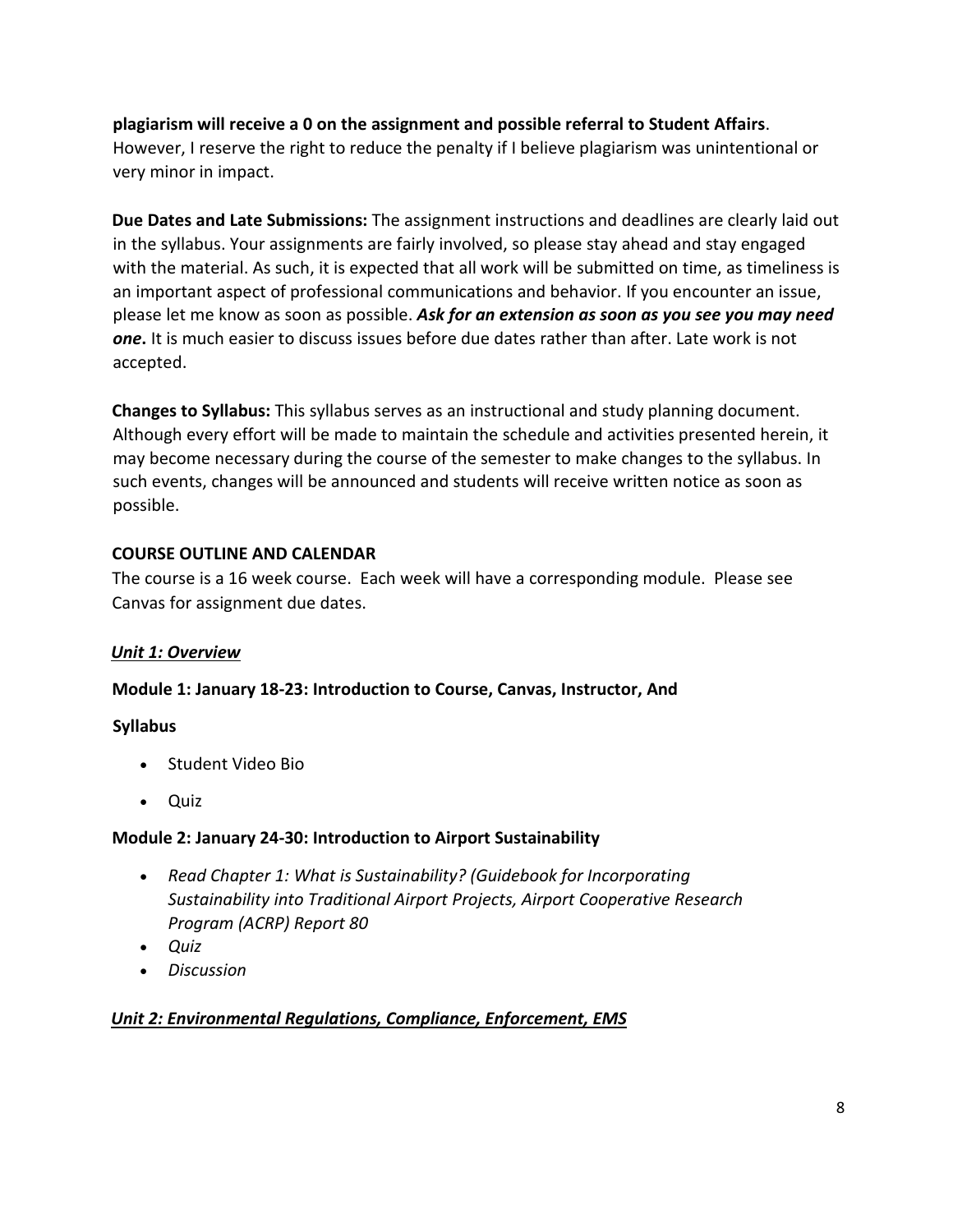## **Module 3: January 31-February 06: Environmental Regulations**

- *View Week 3 Environmental Regulations PowerPoint presentation.*
- *Quiz*
- *Discussion*

#### **Module 4: February 07-13: Environmental Compliance and Enforcement**

- *View Week 4 Environmental Compliance and Enforcement PowerPoint presentation.*
- *Quiz*
- *Discussion*

#### **Module 5: February 14-20: Environmental Management System**

- *Read AC 150/5050-8, Environmental Management Systems for Airport Sponsors.*
- *Quiz*
- *Discussion*

#### *Unit 3: Sustainability*

#### **Module 6: February 21-27: Economic Viability**

- *Read Case Example 1, In-Kind Contributions from ACRP Synthesis 69.*
- *Quiz*
- *Discussion*

## **Module 7: February 28-March 06 Operational Efficiency**

- *Read Case Example 10, Photovoltaic Solar Field and Rotating Beacon, from ACRP Synthesis 69.*
- *Read Case Example, Energy Efficiency that Pays for Itself, from ACRP Synthesis 53.*
- *Quiz*
- *Discussion*

#### **Module 8: March 07-13: Natural Resource Conservation**

#### *Air Quality Enhancement/Climate Change and Energy Conservation/Renewable Energy:*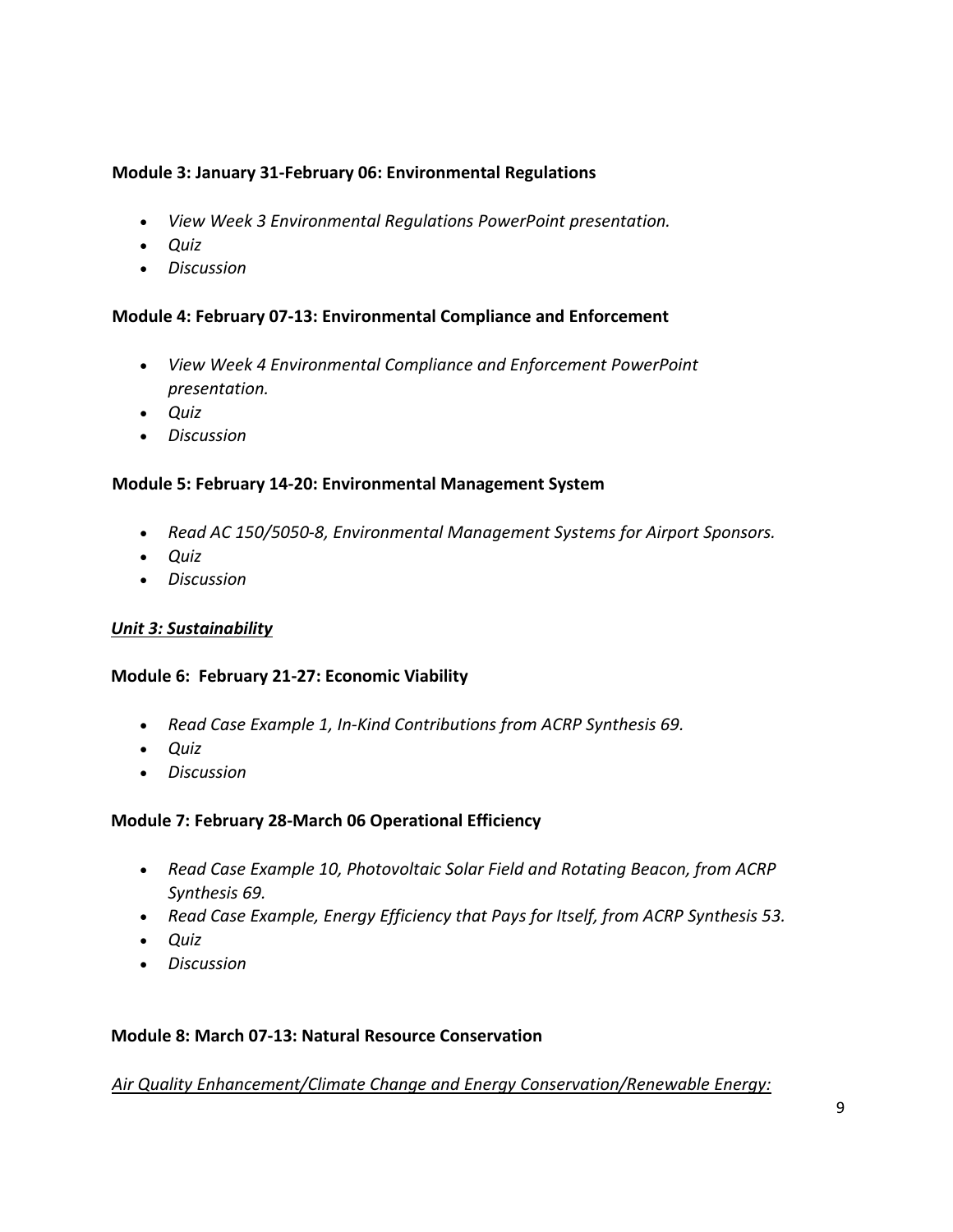- *Read Case Example 3, Electric/Diesel Utility Vehicles and Terminal Retrofit from ACRP Synthesis 69.*
- *Read Case Example 8, Airfield Lighting, from ACRP Synthesis 69.*
- *Read Case Example 9, Photovoltaic Solar Field, from ACRP Synthesis 69.*
- *Read Case Example, Addressing Climate Change and Selling Carbon Credits, from ACRP Synthesis 53.*
- *Quiz*
- *Discussion*

## **Note: March 14-18 is Spring Break**

#### **Module 9: March 21-27: Natural Resource and Conservation**

#### *Noise Abatement/Water Quality Protection/Water Conservation:*

- *Read Case Example 4, Efficient Lighting and Hardscape Installation, from ACRP Synthesis 69.*
- *Read Case Example 11, Reclaimed Water, from ACRP Synthesis 69.*
- *Read Case Example, State-of-the-Art Deicing Infrastructure, from ACRP Synthesis 53.*
- *Quiz*
- *Discussion*

## **Module 10: March 28 – April 03: Natural Resource Conservation**

## *Land and Natural Resources Management/Land and Property Use/Pavement Management*

- *Read Case Example 12, Sensitive Environment, from ACRP Synthesis 69.*
- *Read Case Example 13, Honeybees, from ACRP Synthesis 69.*
- *Read Case Example, Applying the Triple-Bottom-Line Thinking to Regional Development, from ACRP Synthesis 53.*
- *Quiz*
- *Discussion*

## **Module 11: April 04-10: Natural Resource Conservation**

*Materials Use and Solid Waste Reduction and Recycling/Hazardous Materials and Waste Management-Reduction/Surface Transportation Management/Buildings and Facilities* 

- *Read Case Example 5, Multiple Measures, from ACRP Synthesis 69.*
- *Read Case Example 6, LEED Equivalency, from ACRP Synthesis 69.*
- *Read Case Example 14, Recycling, from ACRP Synthesis 69.*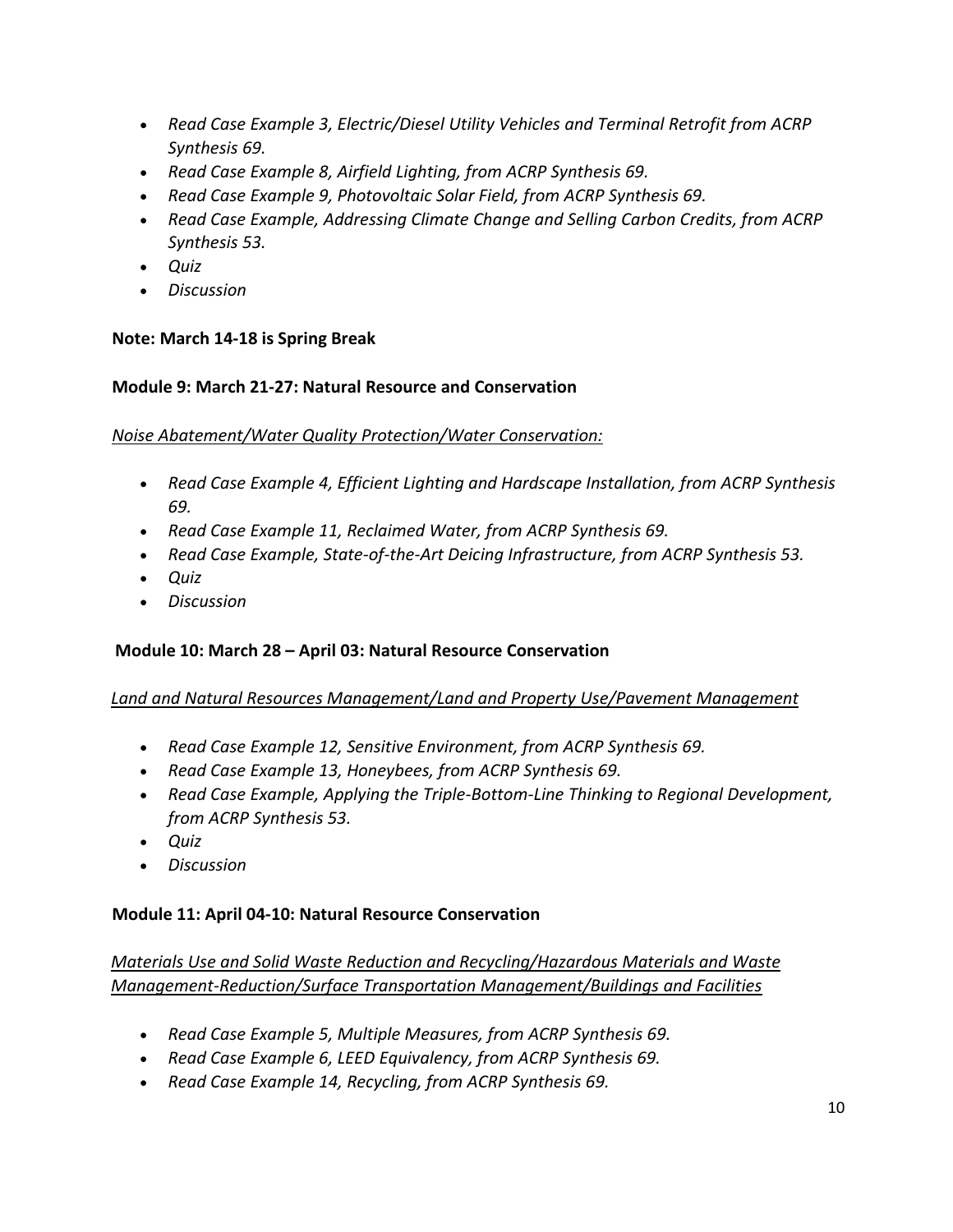- *Read Case Example, LEED Platinum Headquarters, from, ACRP Synthesis 53.*
- *Read Case Example, Multimodal Transportation Approach, from ACRP Synthesis 53.*
- *Read Case Example, A Public Private Partnership Results in Reduced Greenhouse Gas Emissions, from ACRP Synthesis 53.*
- *Read Case Example, Moving Toward a Community Goal of Zero Waste, from ACRP Synthesis 53.*
- *Read Case Example, Getting a New Practice Off the Ground, ACRP Synthesis 53.*
- *Quiz*
- *Discussion*

## **Module 11: April 12-17: Social Responsibility**

*Socioeconomic Benefits and Community Outreach/Involvement* 

- *Read Case Example 2, Statewide Sustainability Toolkit for General Aviation Airports, from ACRP Synthesis 69.*
- *Read Case Example, Using The Global Reporting Initiative Framework, from ACRP Synthesis 53.*
- *Quiz*
- *Discussion*

## *Unit 4: Compatibility*

## **Module 13: April 18-24: Compatible Land Use and Zoning**

- *Read Chapter 1 of the Washington State DOT Airports and Compatible Land Use Guidebook.*
- *Quiz*
- *Discussion*

## **Module 14: April 25 – May 01: Hazardous Wildlife Attractants**

#### *Land Use Practices that Potentially Attract Hazardous Wildlife*

- *Read AC 150/5200-33B, Hazardous Wildlife Attractants On or Near Airports.*
- *Quiz*
- *Discussion*

#### **Module 15: May 02-08: Hazardous Wildlife Attractants**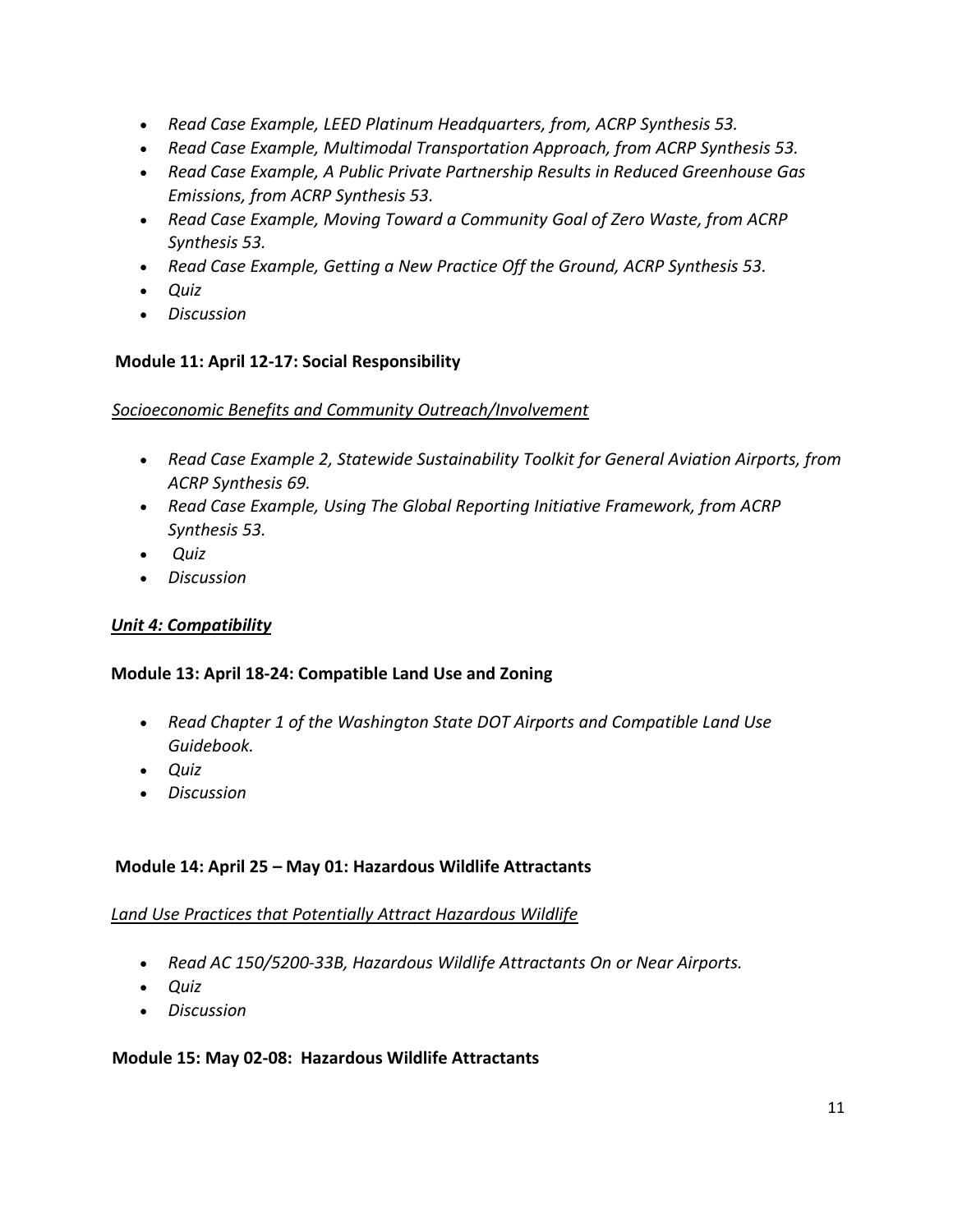## *Procedures for Wildlife Hazard Management by Public-Use Airports*

- *View Week 15 Wildlife PowerPoint presentation.*
- *Quiz*
- *Discussion*

## *Unit 5: Review*

#### **Module 16: May 09-13: Wrap-Up and Paper submission**

• Turn in Term Research Paper

#### **Important University Dates**

| January 18, 2022  | <b>Classes Begin for Spring Semester</b>                                   |
|-------------------|----------------------------------------------------------------------------|
| February 2, 2022  | Deadline to Drop 16-Week Classes with No Record                            |
| March 14-18, 2022 | Spring Break (NO Classes - Administrative Offices Open)                    |
| April 4, 2022     | <b>Registration Opens for Summer Semester</b>                              |
| April 8, 2022     | Deadline to Drop 16-Week Classes with a Quit (Q) or Withdraw (W)           |
| May 13, 2022      | Deadline to Withdraw from the University for 16- and Second 8-Week Classes |
| May 13, 2022      | <b>Spring Semester Ends</b>                                                |
| May 14, 2022      | Spring 2022 Commencement at Bell County Expo 7 PM                          |

#### **Technology Requirements**

This course will use the A&M-Central Texas Instructure Canvas learning management system. We strongly recommend the latest versions of Chrome or Firefox browsers. Canvas no longer supports any version of Internet Explorer.

Logon to A&M-Central Texas Canvas [https://tamuct.instructure.com/] or access Canvas through the TAMUCT Online link in myCT [https://tamuct.onecampus.com/]. You will log in through our Microsoft portal.

Username: Your MyCT email address. Password: Your MyCT password

#### **Canvas Support**

Use the Canvas Help link, located at the bottom of the left-hand menu, for issues with Canvas. You can select "Chat with Canvas Support," submit a support request through "Report a Problem," or call the Canvas support line: 1-844-757-0953. For issues related to course content and requirements, contact your instructor.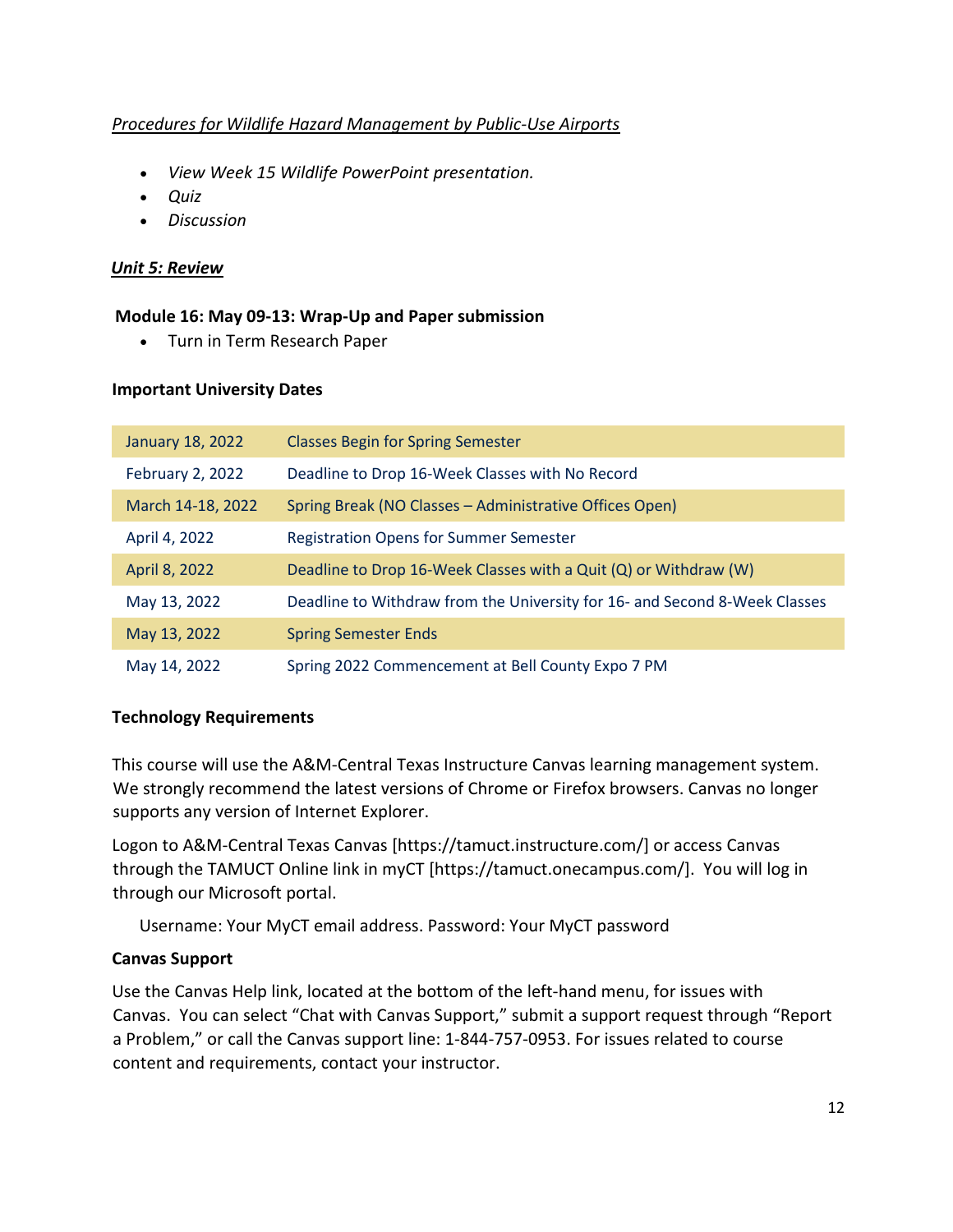## **Online Proctored Testing**

A&M-Central Texas uses Proctorio for online identity verification and proctored testing. This service is provided at no direct cost to students. If the course requires identity verification or proctored testing, the technology requirements are: Any computer meeting the minimum computing requirements, plus web camera, speaker, and microphone (or headset). Proctorio also requires the Chrome web browser with their custom plug in.

## **Other Technology Support**

For log-in problems, students should contact Help Desk Central

24 hours a day, 7 days a week

Email: [helpdesk@tamu.edu](mailto:helpdesk@tamu.edu) Phone: (254) 519-5466 [Web Chat:](http://hdc.tamu.edu/) [http://hdc.tamu.edu] *Please let the support technician know you are an A&M-Central Texas student.*

## **UNIVERSITY RESOURCES, PROCEDURES, AND GUIDELINES**

#### **Drop Policy**

If you discover that you need to drop this class, you must complete a [Drop Request Form](https://www.tamuct.edu/registrar/docs/Drop_Request_Form.pdf) [https://www.tamuct.edu/registrar/docs/Drop\_Request\_Form.pdf].

Professors cannot drop students; this is always the responsibility of the student. The Registrar's Office will provide a deadline on the Academic Calendar for which the form must be completed, signed and returned. Once you return the signed form to the Registrar's Office, you must go into Warrior Web and confirm that you are no longer enrolled. If you still show as enrolled, FOLLOW-UP with the Registrar's Office immediately. You are to attend class until the procedure is complete to avoid penalty for absence. Should you miss the drop deadline or fail to follow the procedure, you will receive an F in the course, which may affect your financial aid and/or VA educational benefits.

#### **Academic Integrity**

Texas A&M University -Central Texas values the integrity of the academic enterprise and strives for the highest standards of academic conduct. A&M-Central Texas expects its students, faculty, and staff to support the adherence to high standards of personal and scholarly conduct to preserve the honor and integrity of the creative community. Academic integrity is defined as a commitment to honesty, trust, fairness, respect, and responsibility. Any deviation by students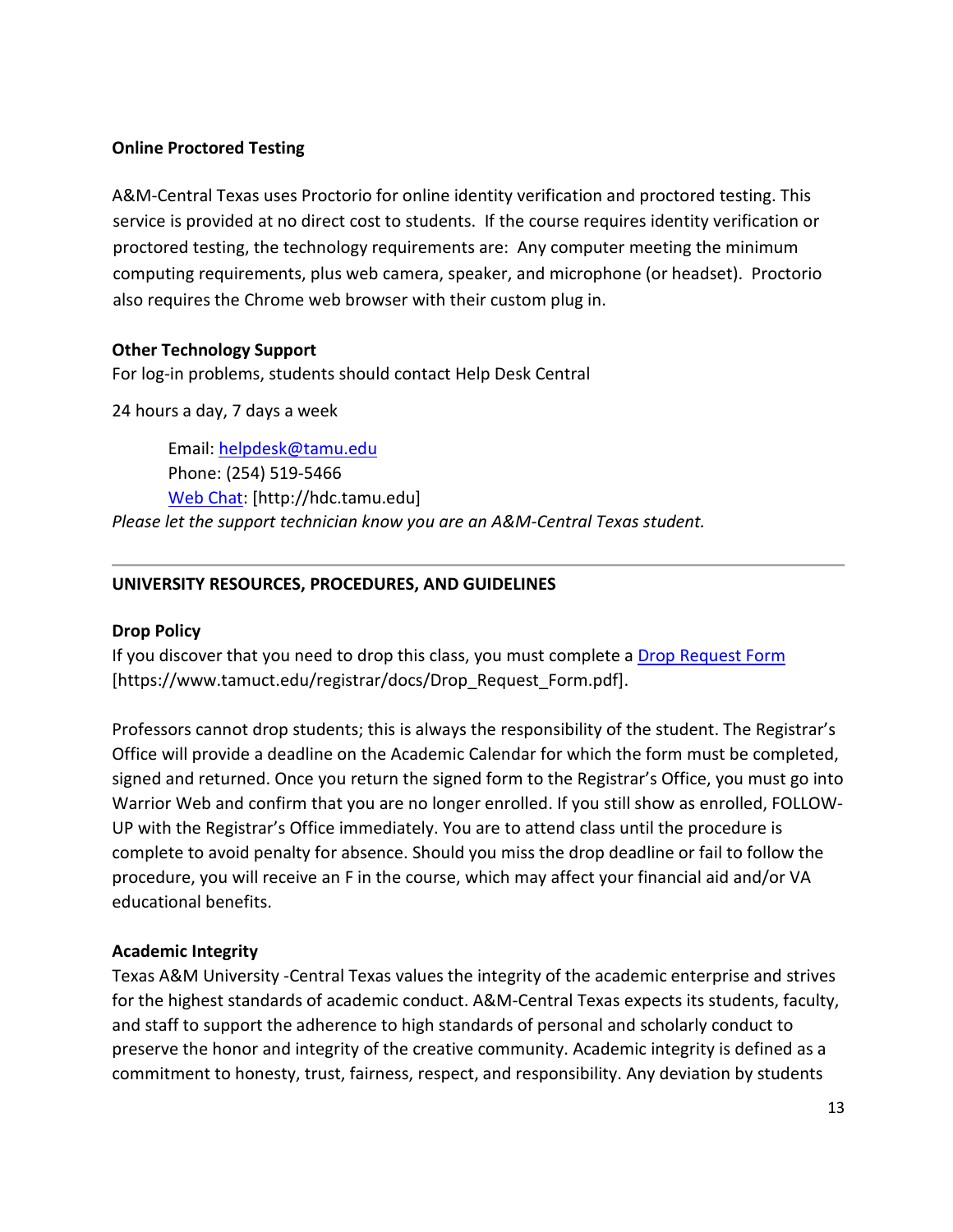from this expectation may result in a failing grade for the assignment and potentially a failing grade for the course. Academic misconduct is any act that improperly affects a true and honest evaluation of a student's academic performance and includes, but is not limited to, cheating on an examination or other academic work, plagiarism and improper citation of sources, using another student's work, collusion, and the abuse of resource materials. All academic misconduct concerns will be reported to the university's Office of Student Conduct. Ignorance of the university's standards and expectations is never an excuse to act with a lack of integrity. When in doubt on collaboration, citation, or any issue, please contact your instructor before taking a course of action.

# For more [information regarding the Student Conduct process,](https://www.tamuct.edu/student-affairs/student-conduct.html) [https://www.tamuct.edu/student-affairs/student-conduct.html].

If you know of potential honor violations by other students, you may [submit a report,](https://cm.maxient.com/reportingform.php?TAMUCentralTexas&layout_id=0) [https://cm.maxient.com/reportingform.php?TAMUCentralTexas&layout\_id=0].

# **Academic Accommodations**

At Texas A&M University-Central Texas, we value an inclusive learning environment where every student has an equal chance to succeed and has the right to a barrier-free education. The Warrior Center for Student Success, Equity and Inclusion is responsible for ensuring that students with a disability receive equal access to the university's programs, services and activities. If you believe you have a disability requiring reasonable accommodations, please contact the Office of Access and Inclusion, WH-212; or call (254) 501-5836. Any information you provide is private and confidential and will be treated as such.

For more information, please visit our **Access & Inclusion** Canvas page (log-in required) [https://tamuct.instructure.com/courses/717].

# **Important information for Pregnant and/or Parenting Students**

Texas A&M University-Central Texas supports students who are pregnant and/or parenting. In accordance with requirements of Title IX and related guidance from US Department of Education's Office of Civil Rights, the Dean of Student Affairs' Office can assist students who are pregnant and/or parenting in seeking accommodations related to pregnancy and/or parenting. Students should seek out assistance as early in the pregnancy as possible. For more information, please visit [Student Affairs](https://www.tamuct.edu/student-affairs/index.html) [https://www.tamuct.edu/student-affairs/index.html]. Students may also contact the institution's Title IX Coordinator. If you would like to read more about these [requirements and guidelines](http://www2.ed.gov/about/offices/list/ocr/docs/pregnancy.pdf) online, please visit the website [http://www2.ed.gov/about/offices/list/ocr/docs/pregnancy.pdf].

Title IX of the Education Amendments Act of 1972 prohibits discrimination on the basis of sex and gender–including pregnancy, parenting, and all related conditions. A&M-Central Texas is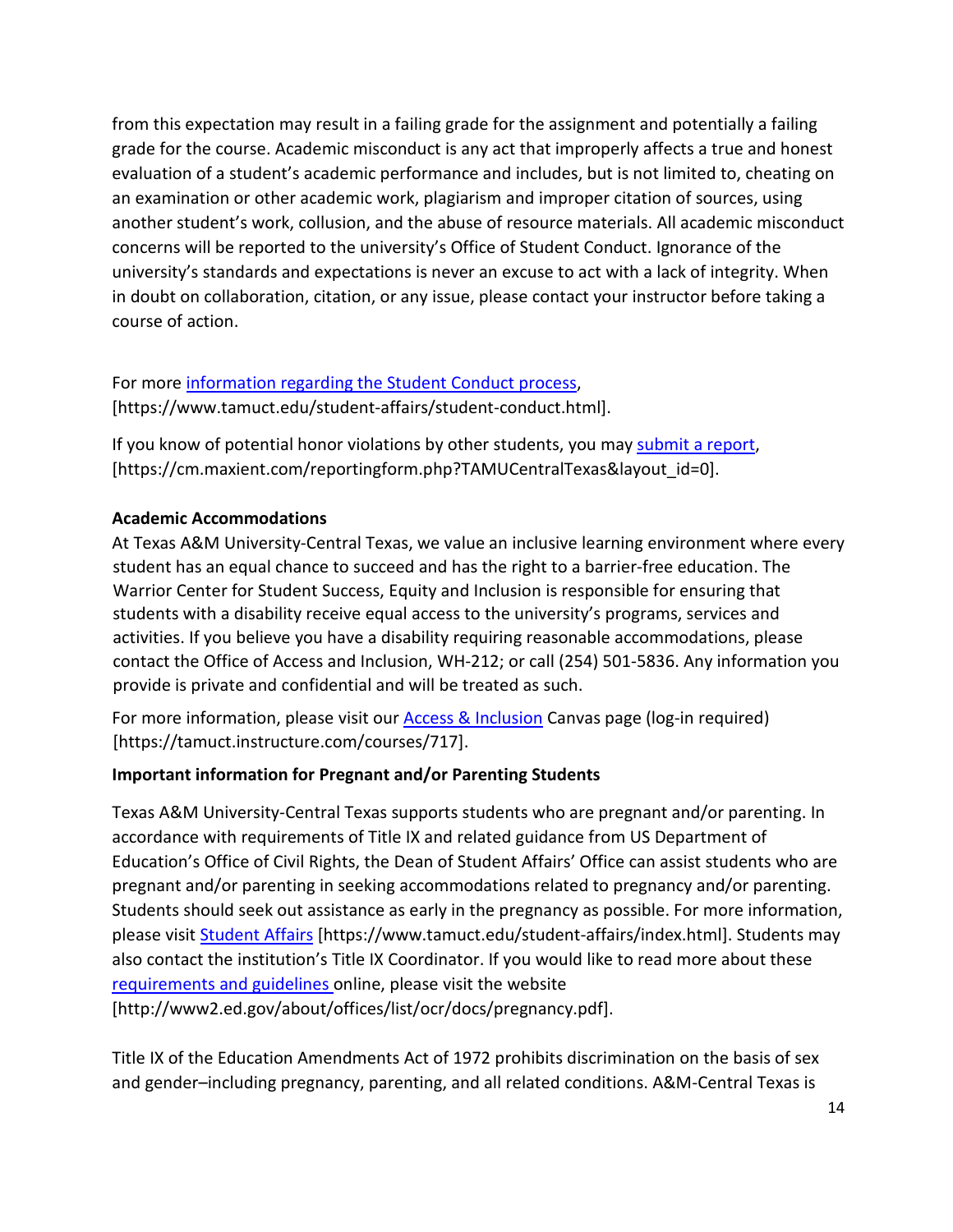able to provide flexible and individualized reasonable accommodation to pregnant and parenting students. All pregnant and parenting students should contact the Associate Dean in the Division of Student Affairs at (254) 501-5909 to seek out assistance. Students may also contact the University's Title IX Coordinator.

## **Tutoring**

Tutoring is available to all A&M-Central Texas students, both virtually and in-person. Student success coaching is available online upon request.

If you have a question, are interested in becoming a tutor, or in need of success coaching contact the Warrior Center for Student Success, Equity and Inclusion at (254) 501-5836, visit the Warrior Center at 212 Warrior Hall, or by emailing [WarriorCenter@tamuct.edu.](mailto:WarriorCenter@tamuct.edu)

To schedule tutoring sessions and view tutor availability, please visit [Tutor Matching Services](https://tutormatchingservice.com/TAMUCT) (Links to an [external](https://tutormatchingservice.com/TAMUCT) site.) [https://tutormatchingservice.com/TAMUCT] or visit the Tutoring Center in 111 Warrior Hall.

Chat live with a remote tutor 24/7 for almost any subject from on your computer! Tutor.com is an online tutoring platform that enables A&M-Central Texas students to log in and receive online tutoring support at no additional cost. This tool provides tutoring in over 40 subject areas except writing support. Access Tutor.com through Canvas.

## **University Writing Center**

University Writing Center: Located in Warrior Hall 416, the University Writing Center (UWC) at Texas A&M University–Central Texas (A&M–Central Texas) is a free service open to all A&M– Central Texas students. For the Spring 2022 semester, the hours of operation are from 10:00 a.m.-5:00 p.m. Monday thru Thursday in Warrior Hall 416 (with online tutoring available every hour as well) with satellite hours available online only Monday thru Thursday from 6:00-9:00 p.m. and Saturday 12:00-3:00 p.m.

Tutors are prepared to help writers of all levels and abilities at any stage of the writing process. While tutors will not write, edit, or grade papers, they will assist students in developing more effective composing practices. By providing a practice audience for students' ideas and writing, our tutors highlight the ways in which they read and interpret students' texts, offering guidance and support throughout the various stages of the writing process. In addition, students may work independently in the UWC by checking out a laptop that runs the Microsoft Office suite and connects to WIFI, or by consulting our resources on writing, including all of the relevant style guides. Whether you need help brainstorming ideas, organizing an essay, proofreading, understanding proper citation practices, or just want a quiet place to work, the UWC is here to help!

Students may arrange a one-to-one session with a trained and experienced writing tutor by making an appointment via WCOnline at https://tamuct.mywconline.com/. In addition, you can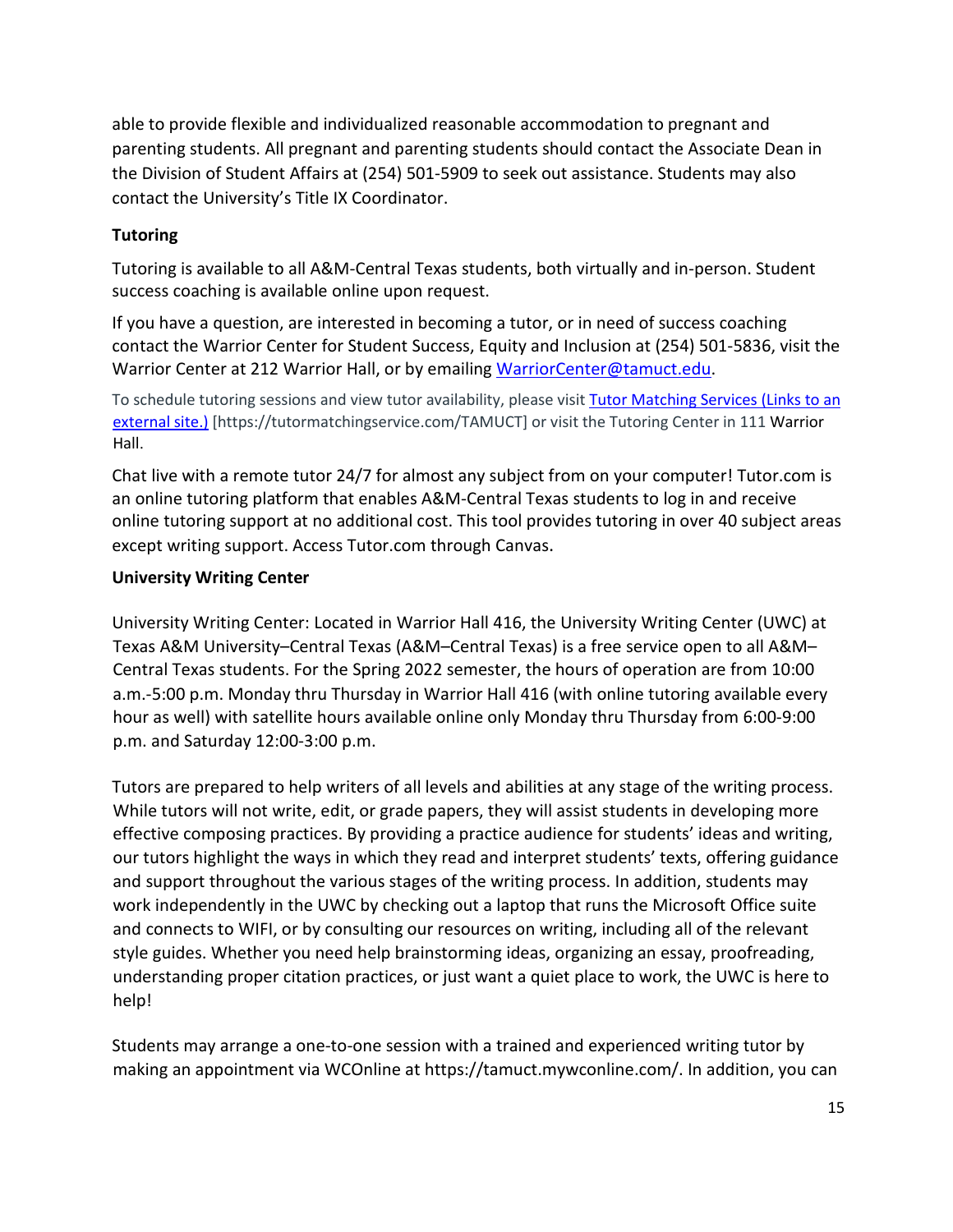email Dr. Bruce Bowles Jr. at bruce.bowles@tamuct.edu if you have any questions about the UWC, need any assistance with scheduling, or would like to schedule a recurring appointment with your favorite tutor by making an appointment via WCOnline at https://tamuct.mywconline.com/. In addition, you can email Dr. Bruce Bowles Jr. at bruce.bowles@tamuct.edu if you have any questions about the UWC, need any assistance with scheduling, or would like to schedule a recurring appointment with your favorite tutor.

#### **University Library**

The University Library provides many services in support of research across campus and at a distance. We offer over 200 electronic databases containing approximately 400,000 eBooks and 82,000 journals, in addition to the 96,000 items in our print collection, which can be mailed to students who live more than 50 miles from campus. Research guides for each subject taught at A&M-Central Texas are available through our website to help students navigate these resources. On campus, the library offers technology including cameras, laptops, microphones, webcams, and digital sound recorders.

Research assistance from a librarian is also available 24 hours a day through our online chat service, and at the reference desk when the library is open. Research sessions can be scheduled for more comprehensive assistance, and may take place virtually through WebEx, Microsoft Teams or in-person at the library. Schedule an [appointment](https://nam04.safelinks.protection.outlook.com/?url=https%3A%2F%2Ftamuct.libcal.com%2Fappointments%2F%3Fg%3D6956&data=04%7C01%7Clisa.bunkowski%40tamuct.edu%7Cde2c07d9f5804f09518008d9ab7ba6ff%7C9eed4e3000f744849ff193ad8005acec%7C0%7C0%7C637729369835011558%7CUnknown%7CTWFpbGZsb3d8eyJWIjoiMC4wLjAwMDAiLCJQIjoiV2luMzIiLCJBTiI6Ik1haWwiLCJXVCI6Mn0%3D%7C3000&sdata=KhtjgRSAw9aq%2FoBsB6wyu8b7PSuGN5EGPypzr3Ty2No%3D&reserved=0)

[here](https://nam04.safelinks.protection.outlook.com/?url=https%3A%2F%2Ftamuct.libcal.com%2Fappointments%2F%3Fg%3D6956&data=04%7C01%7Clisa.bunkowski%40tamuct.edu%7Cde2c07d9f5804f09518008d9ab7ba6ff%7C9eed4e3000f744849ff193ad8005acec%7C0%7C0%7C637729369835011558%7CUnknown%7CTWFpbGZsb3d8eyJWIjoiMC4wLjAwMDAiLCJQIjoiV2luMzIiLCJBTiI6Ik1haWwiLCJXVCI6Mn0%3D%7C3000&sdata=KhtjgRSAw9aq%2FoBsB6wyu8b7PSuGN5EGPypzr3Ty2No%3D&reserved=0) [https://tamuct.libcal.com/appointments/?g=6956]. Assistance may cover many topics, including how to find articles in peer-reviewed journals, how to cite resources, and how to piece together research for written assignments.

Our 27,000-square-foot facility on the A&M-Central Texas main campus includes student lounges, private study rooms, group work spaces, computer labs, family areas suitable for all ages, and many other features. Services such as interlibrary loan, TexShare, binding, and laminating are available. The library frequently offers workshops, tours, readings, and other events. For more information, please visit our Library [website](https://nam04.safelinks.protection.outlook.com/?url=https%3A%2F%2Ftamuct.libguides.com%2Findex&data=04%7C01%7Clisa.bunkowski%40tamuct.edu%7C7d8489e8839a4915335f08d916f067f2%7C9eed4e3000f744849ff193ad8005acec%7C0%7C0%7C637566044056484222%7CUnknown%7CTWFpbGZsb3d8eyJWIjoiMC4wLjAwMDAiLCJQIjoiV2luMzIiLCJBTiI6Ik1haWwiLCJXVCI6Mn0%3D%7C1000&sdata=2R755V6rcIyedGrd4Os5rkgn1PvhHKU3kUV1vBKiHFo%3D&reserved=0) [http://tamuct.libguides.com/index].

#### **OPTIONAL POLICY STATEMENTS**

#### **A Note about Sexual Violence at A&M-Central Texas:**

Sexual violence is a serious safety, social justice, and public health issue. The university offers support for anyone struggling with these issues. University faculty are mandated reporters, so if someone discloses that they were sexually assaulted (or a victim of Domestic/Dating Violence or Stalking) while a student at TAMUCT, faculty members are required to inform the Title IX Office. If you want to discuss any of these issues confidentially, you can do so through Student Counseling (254-501-5955) located on the second floor of Warrior Hall (207L).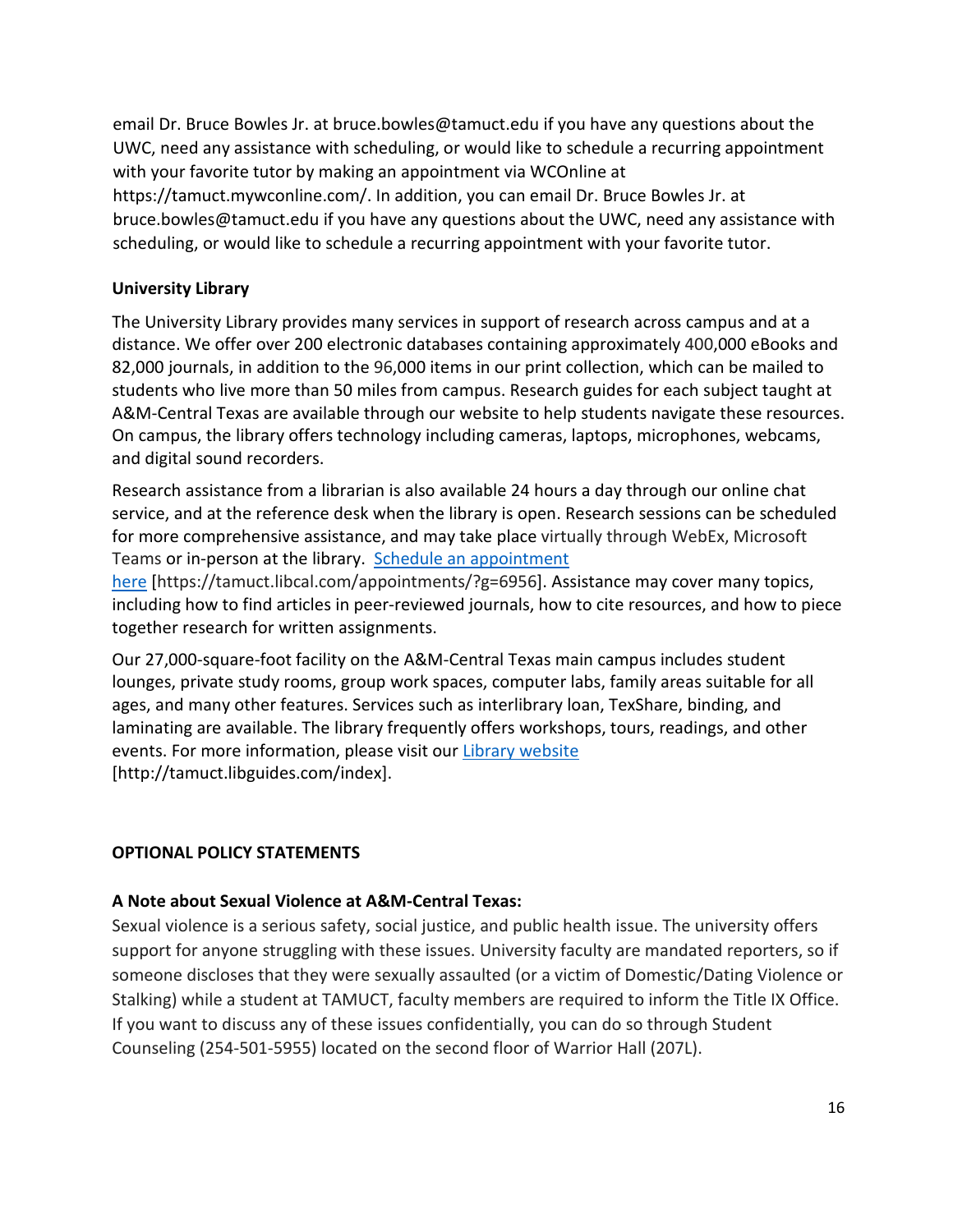Sexual violence can occur on our campus because predators often feel emboldened, and victims often feel silenced or shamed. It is incumbent on ALL of us to find ways to actively create environments that tell predators we don't agree with their behaviors and tell survivors we will support them. Your actions matter. Don't be a bystander; be an agent of change. For additional information on campus policy and resources visit the **Title IX webpage** [https://www.tamuct.edu/departments/compliance/titleix.php].

#### **Behavioral Intervention**

Texas A&M University-Central Texas cares about the safety, health, and well-being of its students, faculty, staff, and community. If you are aware of individuals for whom you have a concern, please make a referral to the Behavioral Intervention Team. Referring your concern shows you care. You can complete the [referral](https://cm.maxient.com/reportingform.php?TAMUCentralTexas&layout_id=2) online

[https://cm.maxient.com/reportingform.php?TAMUCentralTexas&layout\_id=2].

Anonymous referrals are accepted. Please see the [Behavioral Intervention Team](https://www.tamuct.edu/student-affairs/bat.html) website for more information [https://www.tamuct.edu/student-affairs/bat.html]. If a person's behavior poses an imminent threat to you or another, contact 911 or A&M-Central Texas University Police at 254-501-5805.

## **INSTRUCTOR POLICIES**

Life happens. As such, if a student realizes that a posting, quiz or assignment will be late due to unforeseen emergency or special circumstance, *please notify the instructor as soon as is practical to assess the impact on the course*. The instructor may grant extra time to complete an assignment within the confines of the 16-week course. However, if it becomes apparent that this policy is abused, or that the request was fraudulent, the instructor reserves the right to place an unfavorable grade for incomplete work.

## **AUTHORSHIP ACKNOWLEDGMENT**

You will also notice that the majority of this course of instruction was constructed by Dr. Daniel Prather and Carson Pearce. In the best interests of professional continuity and course integrity, you will see Dr. Prather's, Mr. Carson Pearce's presentations and mine. Where present, please view all provided.

#### **Copyright Notice**

Students should assume that all course material is copyrighted by the respective author(s). Reproduction of course material is prohibited without consent by the author and/or course instructor. Violation of copyright is against the law and Texas A&M University-Central Texas'